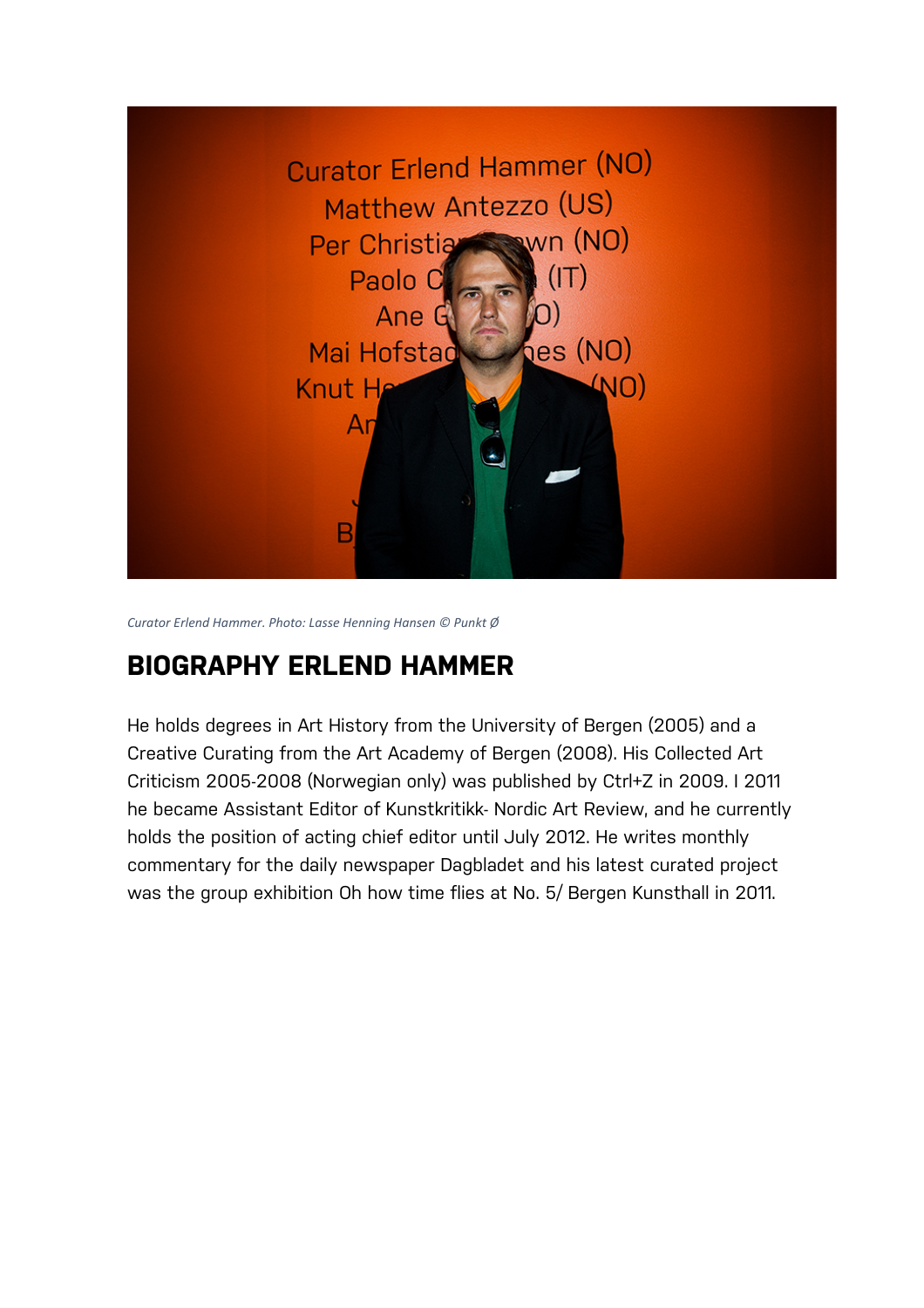# **Erlend Hammer**

Curator, Editor, Writer.

Born 1978 in Oslo. Lives and works in Berlin, Germany and Våler, Norway.

[erlend.hammer@gmail.com](mailto:erlend.hammer@gmail.com) +49 176 320 69276/ + 47 917 46 702 Org. nr. 888 679 022

#### **Curated projects**

2013 *7th Momentum Biennial*, Moss. (June 2013. Co-curated with Power Ekroth.)

- 2012 *Baby Snakes Hatching. Ruins. Ruins.* Mai Hofstad Gunnes solo exhibition curated by Erlend Hammer. **UKS**, Oslo (Forthcoming, spring 2012.)
- 2011 *Oh how time flies*, (group exhibition: Matthew Antezzo, Paolo Chiasera, Mai Hofstad Gunnes, Ane Mette Hol, Eve K. Tremblay), **No.5, Bergen Kunsthall**, Bergen (October 2010. Publication Forthcoming.)
- 2009 *Curated by Erlend Hammer*, **Hordaland Kunstnersenter**, Bergen *Bunnies, it must be bunnies,* **Lautom Contemporary** , Oslo
- 2008 *Holiday in Arcadia*, Group show at **Lydgalleriet**, Bergen

#### **Writing, editing etc.**

- 2012 Acting editor of Kunstkritikk (until June 30<sup>th</sup>.)
- 2011 Assistant editor of **Kunstkritikk**
- 2011 Co-editor of **Norwegian Arts Yearbook 2011**
- 2010- Regular art writer for **Dagbladet**
- 2008-2009 Music critic **Natt & Dag**
- 2005-2008 Art Criticism for **Kunstkritikk** and **Billedkunst** (published as *Samlede kunstkritikker 2005- 2008*, Ctrl+Z, 2008)

#### **Education**

2007 – 2010 Ph.D grant (Art History) Department of Linguistic, Literary and Aesthetic Studies, **University of Bergen** .

Project: *Communion, Community and Conformity: art and selfhood in the aesthetic experience of late postmodernity*. (Supervisor: Gunnar Danbolt)

2006 – 2008 MA in Creative Curating, **Art Academy of Bergen** (Supervisors: Jorunn Veiteberg/ Jan Christensen)

2003 – 2005 Cand Philol (MA), Art History, **University of Bergen.** Project: *Hosted/ Visited: Two Perspectives on La Monte Young and Marian Zazeela's Dream House* (Supervisor: Gunnar Danbolt)

1997 – 2003 Cand Mag (BA), **University of Bergen** (Art History, Theatre studies, Philosophy, Aesthetics)

#### **Selected Publications**

2012 "All This Useless Beauty" *Never Mind the Benefits* (forthcoming.)

- Catalogue essay for Joachim Cossais (forthcoming.) Catalogue essay for Ane Mette Hol (forthcoming.)
	- Catalogue essay for Øystein Aasan (forthcoming.)
- 2011 "Beyond Iconic", contribution to book on Norwegian Opera House in Oslo, edited by Jørn Mortensen to be published by KORO- Public Art Norway in June. "Norwegian Art Yearbook 2011" – co-editor with Ketil Nergaard and Marie Nerland

2010 "Norwegian Art Yearbook 2010" – editorial board with Ketil Nergaard and Marie Nerland. "Connecting Different Dots", **Doppelpunkt by Matthew Antezzo** (argobooks)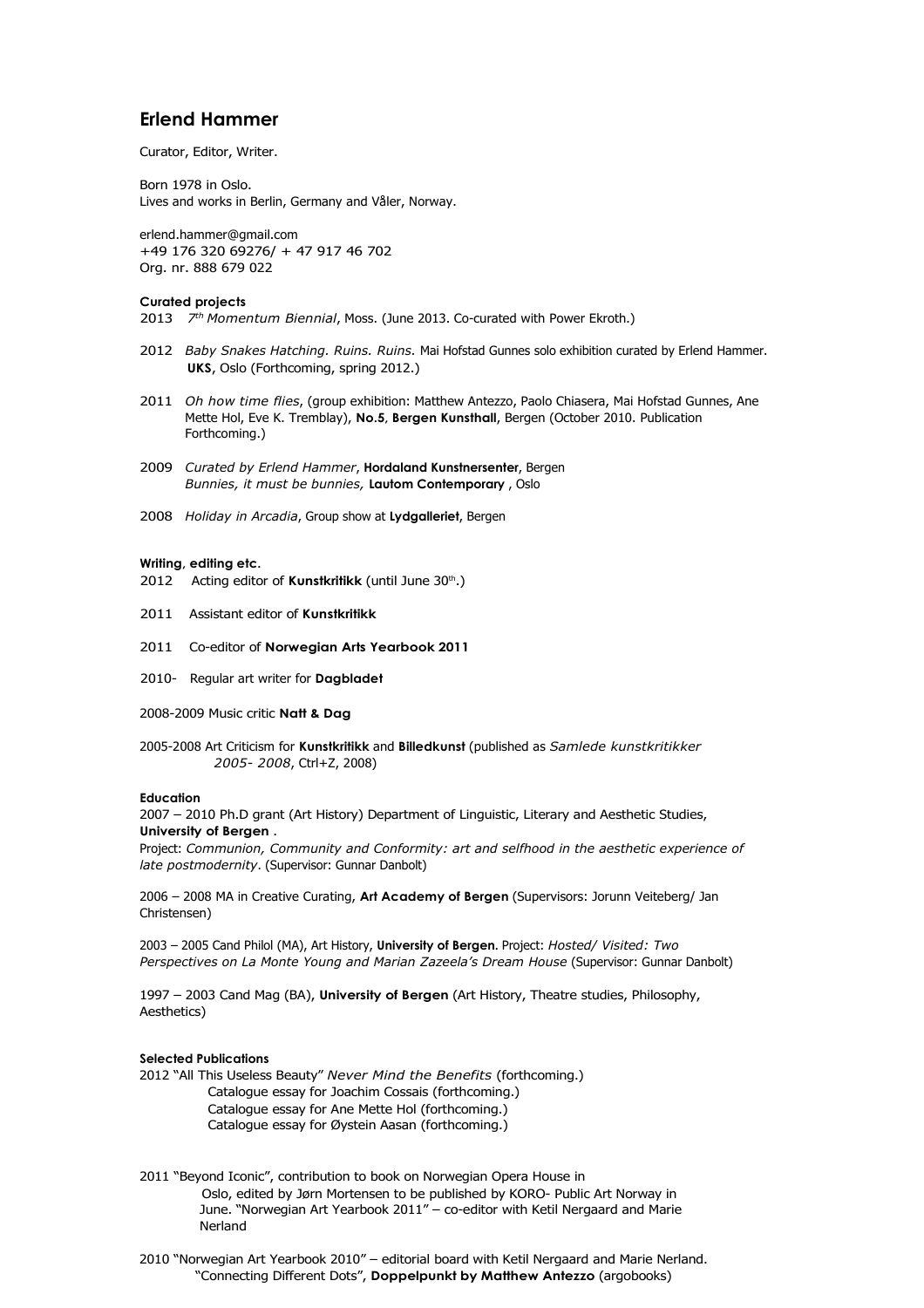"Marked fremad! Betraktninger fra kaviarvenstre, **Markedets fremtid** (ed. Madsen/ Øyen) (Cappelen Akademiske)

2009 "Venstresidens misforståtte kulturkamp", **BT** 

"Welcome to the experience economy", **Personae**

2008 "Collected Art Criticism 2005-2008", **Ctrl- Z Publishing** (Norwegian) 2007 "Imagining Tingvoll" *arr/dep* catalogue, (curated by Paolo Manfredi) Tingvoll Kunsthall

### **Memberships, grants and residencies**

Member of **Norwegian Critics' Association** and **International Association of Art Critics** Member of **NFF – The Norwegian Non- Fiction Writers and Translators Society** Member of **UKS – Unge Kunstneres Samfunn**

2012 ISCP, New York. **Office for Contemporary Art.** (September-October-November, 2012).

2008 Travel grant, **Norwegian Critics Association** , Oslo

2007 Project support, **Ny Musikk** , Oslo

Travel grant, **The Royal Norwegian Embassy** , Seoul Yeeonheedong 195 Recidency Project, **The Art Council of Korea** , Seoul Yeeonheedong 195 Recidency Project, **Seoul Foundation for Arts and Culture** , Seoul Project support, **Norwegian Arts Council**

2006 Travel grant, **The Norwegian Institute** , Rome Travel grant, **Norwegian Critics Association** , Oslo

#### **Organisation work**

2010 Election committee **UKS- Unge kunstneres samfunn** On editorial board of **Norsk kunstårbok/ Norwegian Art Yearbook 2010**

2007-2009 Member of editorial board **kunstkritikk.no**  2007-2009 Chairman of the board, **Lydgalleriet**, Bergen 2005-2008 Board member **Ny Musikk Bergen**

2007 Co-founder **Lydgalleriet**, Bergen

**Box Theater**, Oslo

**Lectures, panel discussions, presentations and workshops**

2010 "Moving In And Out of Spiral Jetty and The Lightning Field", **The Bodily Turn In Aesthetics Conference** , Copenhagen (September). "Chopped and Screwed" lecture performance with Robin Fox and Lasse Marhaug, **Black** 

2009 "Vevring as phenomenon and communication of art", Panel discussion with Jorunn Veiteberg and Gunnar Danbolt, **Vevring Exhibition** , Vevring

2008 Panel discussion: The Artist as Producer, **Hordaland Kunstsenter,** Bergen, November Presentation of research assignment, **Norwegian Arts Council,** Oslo, November Presentation "Death and Silence in Buffy the Vampire Slayer episode "The Body"", **The Bodily Turn in Aesthetics conference,** Jyväskäla, September Talk/ self-presentation, **University of Leipzig/ d 21***,* Leipzig, June 2008. Panel discussion: Art outside the white cube – on the role of the alternative artist space, **Astrup Fearnley Museum Of Modern Art**, Oslo, February